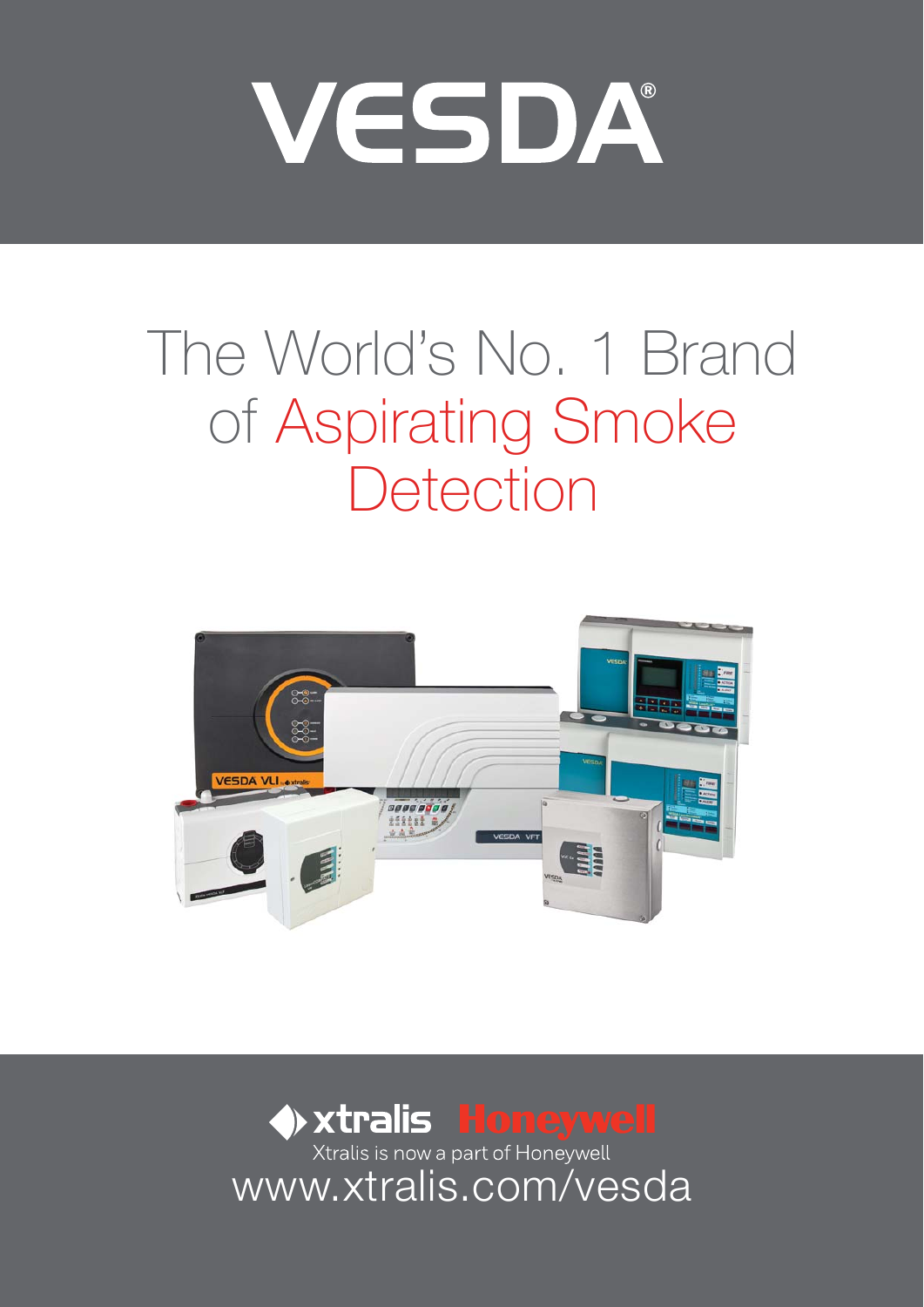



# The Seven Reasons for VESDA

#### **1** When business continuity is paramount

#### **Is uptime a key business goal? Is service provision critical?**

VESDA very early warning smoke detectors provide the earliest warning of a potential fire which buys time to investigate, intervene and avoid business disruption in addition to damage, downtime and the cost of a suppression release. Such early warning is critical for:

- Telecommunications facilities
- Server rooms
- Financial data centers
- Utilities
- Clean rooms
- Power generation facilities

#### **2** When smoke is difficult to detect

**Is high airflow diluting smoke, preventing it from reaching the ceiling so it can be detected? Is the smoke being trapped in ducts, pockets or voids? Is smoke stratifying into a mushroom cloud below a high ceiling, making it difficult to detect?** 

VESDA sampling points can be placed at the return air grille or in equipment cabinets to detect smoke as it is carried by the air. In large, open spaces, sampling points can be placed where the smoke goes — often some distance below the ceiling level. Suitable for:

- Server rooms
- Clean rooms
- Telecommunications facilities
- Warehouses
- Atria
- Indoor stadiums
- Theaters
- Convention centers

#### **3** When maintenance access is difficult

**Is the area to be protected inaccessible? Does maintenance on traditional fire detection systems cause disruptions and inconvenience your business?** 

VESDA detectors can be mounted in accessible locations to enable easy maintenance. Only the sampling pipe network is placed in the inaccessible area. Ideal for:

• Ceiling voids and sub-floor spaces

- Prisons and detention facilities
- Elevator shafts
- Ducts
- Production areas

#### **4** When unobtrusive detection is required

#### **Is it important to preserve the internal design/ decoration of the building? Is vandalism a problem with the current smoke detection system?**

A VESDA system can be installed with capillary sampling tubes, which are barely discernible to the human eye. The detectors can be placed in a cupboard or utility area. Great for:

- Modern offices
- Heritage buildings
- Cathedrals
- Prisons and detention centers
- Art galleries and museums
- Prestigious residences





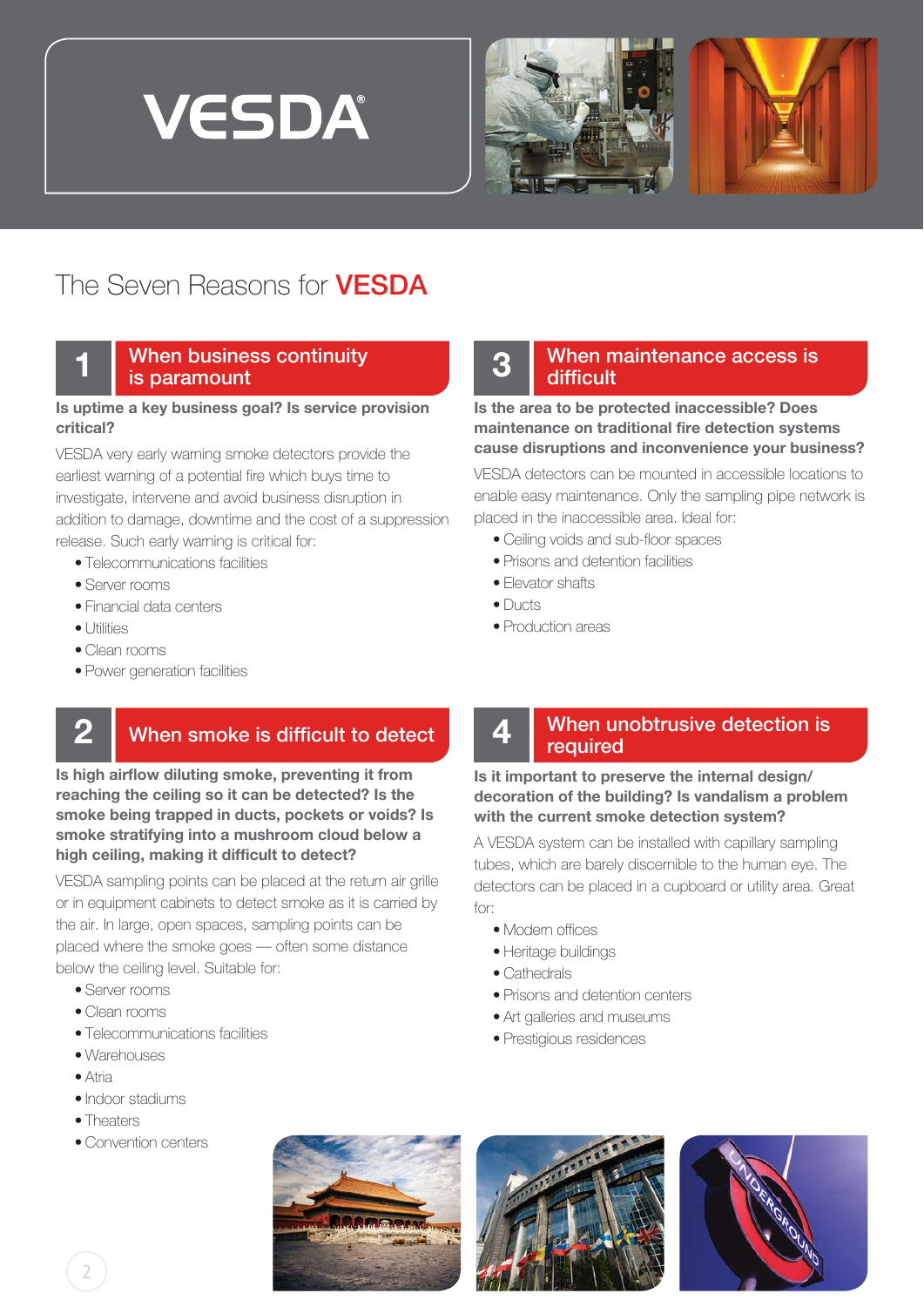





#### **5** When evacuation is a challenge

**Will the building be open to the general public? Will it house people who need extra help during an evacuation? Is evacuation difficult due to crowds or limited exits? What is the business impact of an evacuation?** 

The very early warning that VESDA systems provide allows the maximum time for evacuation. This is critical for:

- Shopping centers
- Hospitals
- Stadiums
- Underground tunnels
- Heritage buildings
- Facilities for children and the elderly

#### **6** When suppression systems are present

#### **Is suppression release costly and disruptive?**

The very early warning provided by VESDA systems allows early intervention to prevent suppression releases. The multiple alarm levels of VESDA systems can be used to trigger different responses at different stages of a fire — from controlling air conditioning to initiating a suppression release. Applicable for:

- Communications hubs
- Server rooms
- Command stations
- Switch rooms

#### **7** When environmental conditions are difficult

#### **Are high background levels or industrial activities present in the area to be protected?**

VESDA VLI detector, with its ruggedized enclosure and patented long-life, fail-safe intelligent filter technology, is specifically designed for industrial applications with harsh and difficult environments. The VLI detectors can be installed within the sampling area or remote from the detection area with only the sampling pipes located in the protected area. The sampled air can be filtered, warmed or cooled before reaching the detector. Ideal for:

- Mines
- Water treatment plants
- Manufacturing and processing plants
- Fertilizer plants
- Power generation facilities
- Textile plants
- Timber, pulp and paper plants
- Transportation





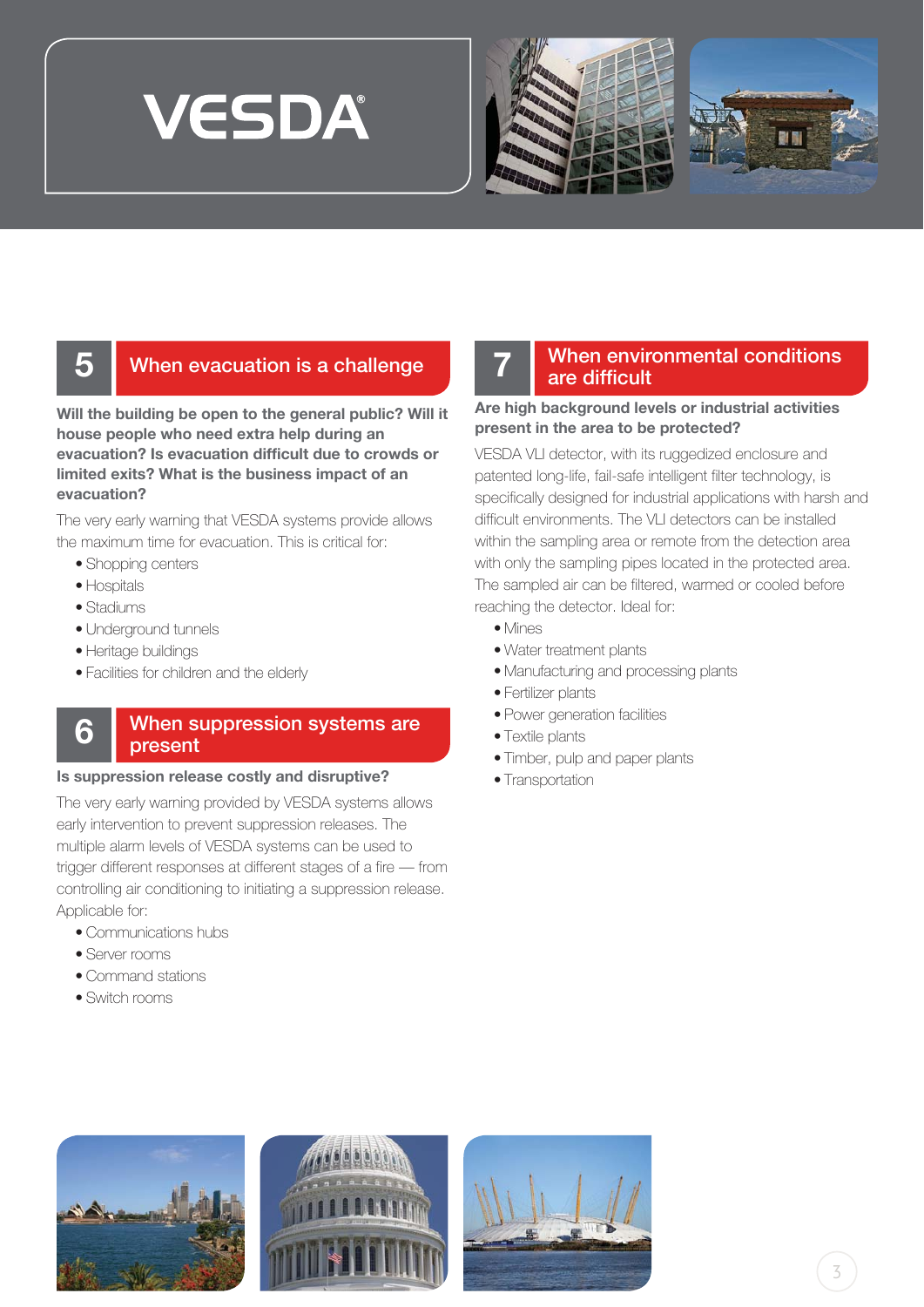



# **VESDA** Aspirating Smoke Detection (ASD)

#### The world's no. 1 ASD brand

VESDA very early warning smoke detection solutions provide the earliest possible warning of an impending fire hazard. VESDA buys time to investigate an alarm and initiate an appropriate response to prevent injury, property damage or business disruption. And because VESDA has the industry's widest sensitivity range and multi-level alarms, even minute levels of smoke can be detected before a fire has time to escalate.

As the No. 1 ASD brand specified by fire professionals around the world, VESDA is synonymous with reliable, high-performance fire detection.



*This diagram shows the progression of a fire over time. Note that the incipient stage of a fire provides the widest window of opportunity to detect and control the spread. VESDA detectors can be configured to generate multiple alarms within the incipient stage. They also can be configured to generate an additional alarm (Fire 2) at the advanced stages of a fire. This feature is unique to VESDA and takes advantage of its wide sensitivity range that enables one detector to monitor the entire progression of a fire.*

#### How VESDA works

VESDA works by continuously drawing air into a distributed pipe network via a high-efficiency aspirator. The air sample then passes through a dual-stage filter. The first stage removes dust and dirt from the air sample before it enters the laser detection chamber. The second, ultra-fine stage provides an additional clean-air supply to keep the detector's optical surfaces free from contamination, ensuring consistent absolute detection and long detector life as well as minimizing nuisance alarms.

From the filter, the air sample goes through the detection chamber where it is exposed to a laser light source. When smoke is present, light is scattered within the detection chamber and is instantly identified by the highly sensitive receiver system. The signal is then processed and presented via a bar-graph display, alarm threshold indicators and/or graphic display. VESDA detectors are able to communicate this information to a fire alarm control panel, a software management system, or a building management system via relays or a High Level Interface (HLI).

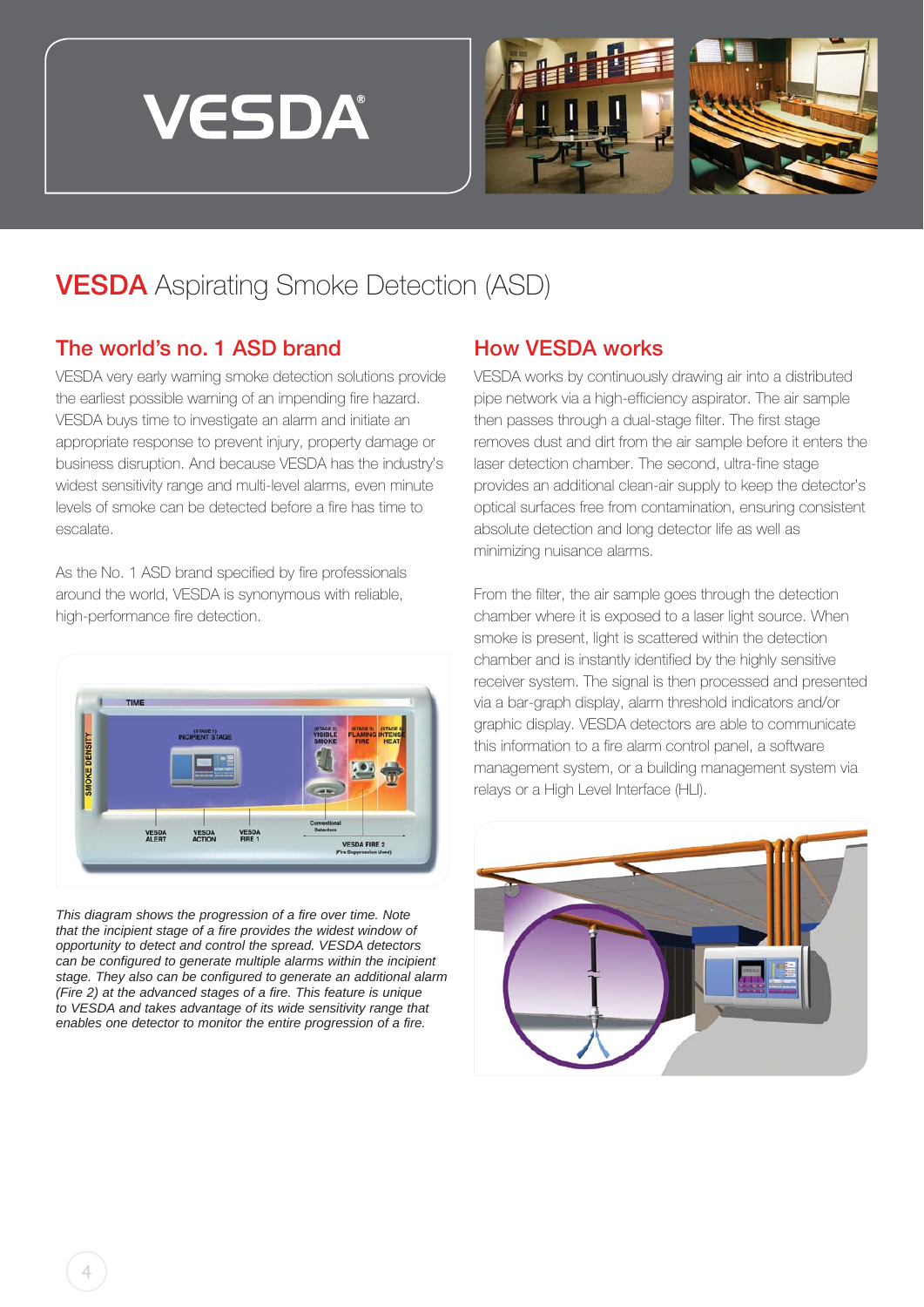





# VESDA **Product Range**

# VESDA VLS

The VESDA VLS locates the origin of smoke by identifying the sector (pipe) with the highest level of smoke and then continues to sample air from all sectors to monitor fire growth. The VESDA VLS also provides four alarm levels for each individual pipe (Alert, Action, Fire 1 and Fire 2) and provides individual pipe



addressability and settings. It protects areas up to 2,000 m2 (21,520 sq. ft.).

### VESDA VLP

The VESDA VLP is the flagship in the VESDA product range. Like all VESDA detectors, it detects fire at the earliest possible stage and reliably measures very low to high concentrations of smoke. It has the world's widest sensitivity range of 0.005 to 20% obs/m (0.0016 - 6.25% obs/ft ). VESDA VLP



supports four configurable alarm levels (Alert, Action, Fire 1 and Fire 2) and protects areas up to  $2,000$  m<sup>2</sup> ( $21,520$  sq. ft.).

### **VESDA VLC**

VESDA VLC offers protection for small to medium areas that require costeffective very early warning. It offers the same wide sensitivity range as the VESDA VLP and VESDA VLS — 0.005 to 20% obs/m (0.0016 - 6.25% obs/ft). The VESDA VLC supports three configurable alarm levels (Alert,



Pre-Alarm and Fire) and comes in two versions. One version interfaces via relays only (RO) and the other across either relays or VESDAnet (VN).

#### VESDA VLF

The VESDA VLF delivers advanced and cost-effective very early warning for small environments. The VESDA VLF-250 model protects areas up to 250 m2 (2,690 sq. ft.), and the VESDA VLF-500 model covers up to 500 m2 (5,380 sq. ft.). In addition to world leading and well-established VESDA



features VESDA VLF provides a new range of features and built-in intelligence for quick installation, commissioning and servicing.

# VESDA VFT

The VESDA VFT is a unique and versatile high-sensitivity ASD that is capable of pinpointing the source of incipient smoke to speed response, enhance investigation, and minimize business disruption and downtime. This advanced detector provides intelligent addressibility to identify up to 15 protected areas via microbore tubes.



# VESDA VLI

The VESDA VLI is an industry first early warning aspirating smoke detection system, designed to protect industrial applications including mining, manufacturing, power generation facilities, waste treatment plants and more up to 2,000 m<sup>2</sup> (21,520 sq. ft.). The VLI detector combines a patented



fail-safe Intelligent Filter with Clean Air Zero and clean-air barrier for optics protection complementing absolute detection and providing longer detection chamber life all enclosed in a robust IP66-rated enclosure.

### **VESDA VLC-FX**

The VESDA VLC-EX detector has been specifically designed to provide all the benefits of aspirating smoke detection, including very early warning, for the protection of hazardous applications with Zone 2 classification. It offers the same wide sensitivity range as the VESDA VLP and VESDA VLS — 0.005



to 20% obs/m (0.0016 - 6.25% obs/ft). The VESDA VLC-EX supports three configurable alarm levels (Alert, Pre-Alarm and Fire) and comes in two versions. One version interfaces via relays only (RO) and the other across either relays or VESDAnet (VN). The VLC-EX incorporates the well-proven VESDA VLP detection technology into an IP54 rated stainless steel enclosure.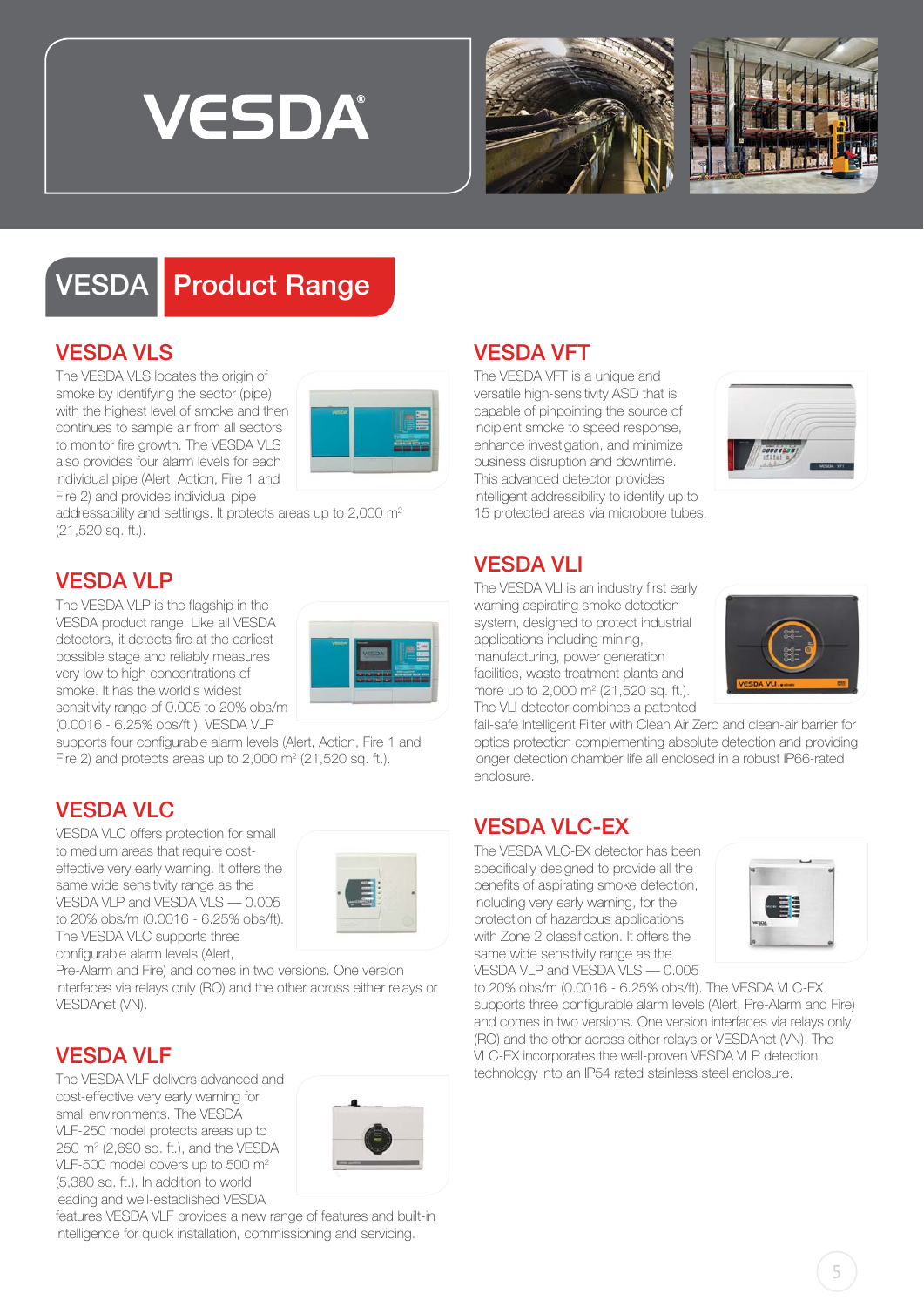





# VESDA **Accessories** VESDA Software

#### **Remote Displays and Programmers**

The VESDA display module monitors and reports the status of a detector, providing visual representation of smoke levels along with all alarm and fault conditions. The menu-driven VESDA Programmer allows the user to conveniently configure, commission and maintain the VESDA system, as well as program each individual detector.



#### **VESDAnet™**

VESDAnet is a comprehensive, fault-tolerant, "closed," two-wire communications loop that links VESDA detectors, displays, programmers and remote relay modules on a daisychained loop. VESDAnet enables a number of units to be programmed together from one or more locations and automatically detects communication failures. It also easily interfaces with systems external to the network, such as intelligent fire alarm panels and building management systems.

### VESDA Pipe

A key element in the performance of a VESDA ASD system is the sampling pipe network that actively transports air from the protected area to the detector. VESDA offers an extensive range of pipe and fittings to suit all application needs, ensuring a quality system is installed every time.

Some pipes and fittings are not available in certain countries. Please check with your local Xtralis office prior to ordering.



VESDA ASDIPATIVO S



#### Xtralis VSM4™

The VSM software package allows the user to monitor, configure and control a VESDA system from a central location via a VESDAnet communication loop or directly to VESDA detectors. Real-time and historical events for a single detector or multiple networks of detectors can be collected over a local- or wide-area network. The data then can be processed and presented in either report or graphical format — even graphically on site floor plans.



### Xtralis VSC™

The VSC software package can be used to configure, commission and maintain VESDA detectors. The software provides high-level programming flexibility through its on-line and off-line configuration capabilities. Rapid diagnostic abilities, concurrent configuration views, compare/merge functionality, and simultaneous smoke-trend graphing of multiple detectors are other standard features designed to simplify operation and installation setup.

#### **VESDA ASPIRE2™**

VESDA ASPIRE2 is the latest version of VESDA sampling pipe network design and modeling software. It aids in the design and evaluation process for basic to very complex pipe-network layouts. Key features, such as design wizards, 3-D isometric views, an automated design verification process, and a new AutoBalance capability, ensure that a tailored pipe layout is easily achieved. The Installation Data Pack (IDP) generates a series of reports with parameters, required materials and expected system performance so installation and commissioning engineers receive this information clearly.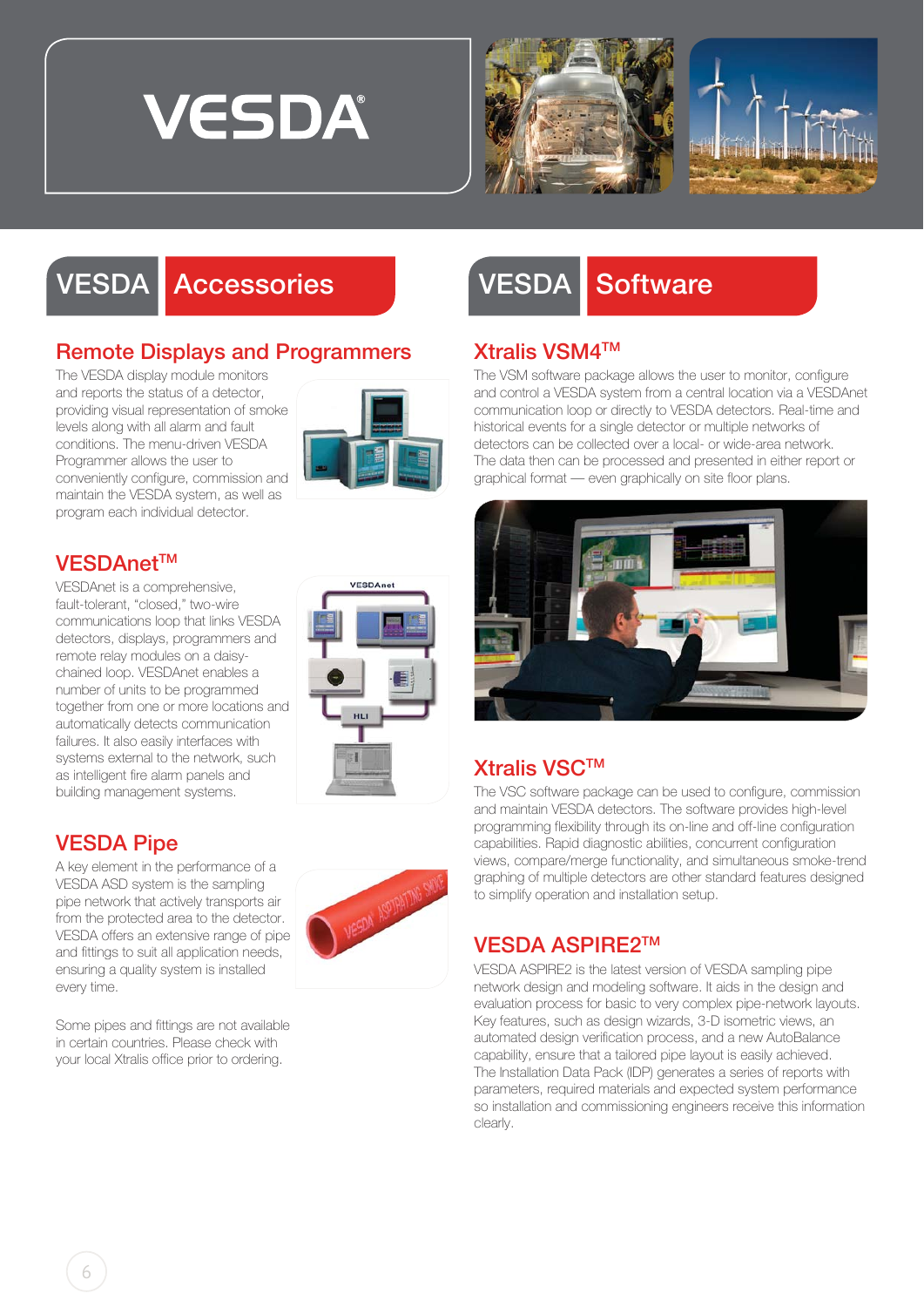





# VESDA **Detector Configurations**

| <b>Features</b>                                                                                                                  | <b>VLP</b>                                                                                                 | <b>VLS</b>                                                   | <b>VLC</b><br><b>VESDAnet (VN)</b>                                        | <b>VLC</b><br><b>Relays Only (RO)</b>                            | <b>VLF 250/500</b>                                                                                                  | <b>VFT-15</b>                                            | <b>Industrial</b><br><b>VESDA VLI</b>                                                                         | <b>VLC-EX</b>                                       |
|----------------------------------------------------------------------------------------------------------------------------------|------------------------------------------------------------------------------------------------------------|--------------------------------------------------------------|---------------------------------------------------------------------------|------------------------------------------------------------------|---------------------------------------------------------------------------------------------------------------------|----------------------------------------------------------|---------------------------------------------------------------------------------------------------------------|-----------------------------------------------------|
| <b>Worldwide Certificates</b>                                                                                                    | LPCB, VdS, AFNOR, UL, ULC, UL268A (in-duct application), FM, NY-MEA,<br>CSFM, ActivFire, CCCF, VNIIPO, CPR |                                                              |                                                                           |                                                                  |                                                                                                                     | VdS, UL, ULC, FM,<br>AFNOR, VNIIPO,<br><b>CPR</b>        | UL, ULC, FM,<br>ActivFire, LPCB,<br>VdS, CPR                                                                  | ATEX, IECEx, UL,<br>FM, CPR                         |
| <b>Hazardous Area</b><br><b>Approval (FM Class</b><br>1, Div 2, Groups A, B,<br>C, D)                                            | Yes                                                                                                        | No                                                           | Yes                                                                       | Yes                                                              | Yes                                                                                                                 | <b>No</b>                                                | Yes                                                                                                           | Yes                                                 |
| Min Fire 1 Threshold                                                                                                             | 0.015% obs/m<br>$(0.0046\%$ obs/ft)                                                                        |                                                              |                                                                           |                                                                  | 0.025% obs/m<br>$(0.008\%$ obs/ft)                                                                                  | $0.01\%$ obs/m<br>$(0.0031\%$ obs/ft)                    | $0.15\%/m$<br>$(0.046\%/ft)$                                                                                  | 0.015% obs/m<br>$(0.0046\%$ obs/ft)                 |
| <b>Detection Range</b>                                                                                                           | 0.005 - 20% obs/m<br>$(0.0016 - 6.25\%$ obs/ft)                                                            |                                                              |                                                                           |                                                                  | 0.025 - 20% obs/m<br>$(0.008 - 6.25%)$<br>obs/ft)                                                                   | 0.001 - 20% obs/m<br>$(0.0003 - 6.25%)$<br>obs/ft)       | $0.005 - 20.0\%$<br>obs/m<br>$(0.0016 - 6.25%)$<br>obs/ft)                                                    | 0.005 - 20% obs/m<br>$(0.0016 - 6.25\%)$<br>obs/ft) |
| <b>Two Stage Filter</b>                                                                                                          | Yes                                                                                                        | Yes                                                          | Yes                                                                       | Yes                                                              | Yes                                                                                                                 | Yes                                                      | Patented Intelligent<br>Filter<br>Secondary Foam<br>Filter<br>Sub-sampling Probe                              | Yes                                                 |
| <b>Area Coverage</b><br>(Maximum)                                                                                                | $2.000 \text{ m}^2$<br>$(21,520$ sq. ft)                                                                   | $2,000 \text{ m}^2$<br>$(21,520$ sq. ft)<br>across 4 sectors | 800 m <sup>2</sup><br>$(8,610$ sq. ft)                                    |                                                                  | 250/500 m <sup>2</sup><br>$(2,690/5,380$ sq. ft)                                                                    | 1,500 $m2$<br>$(16, 140$ sq. ft)<br>across 15 sectors    | $2,000 \text{ m}^2$<br>$(21,520$ sq. ft)                                                                      | 800 m <sup>2</sup><br>$(8,610$ sq.ft)               |
| Pipe Length (Linear)                                                                                                             | 200 m (656 ft)                                                                                             | 200 m (656 ft)                                               | 80 m (262 ft)                                                             |                                                                  | 25/50 m (82/164 ft)                                                                                                 | $15 \times 50$ m<br>$(45 \times 164$ ft)                 | 360 m (1,181 ft)                                                                                              | 80 m (262 ft)                                       |
| <b>Pipe Length (Branched)</b>                                                                                                    | 400 m (1,312 ft)                                                                                           | 400 m (1,312 ft)                                             |                                                                           | 100 m (328 ft)                                                   | 30/60 m (98/197 ft)                                                                                                 | N/A                                                      | 445 m (1,460 ft)                                                                                              | 100 m (328 ft)                                      |
| <b>Multiple Pipe</b><br><b>Addressability</b>                                                                                    | No                                                                                                         | Up to 4                                                      | <b>No</b>                                                                 | <b>No</b>                                                        | <b>No</b>                                                                                                           | Up to 15                                                 | <b>No</b>                                                                                                     | No                                                  |
| <b>Total Number of Alarm</b><br><b>Thresholds</b>                                                                                | $\overline{4}$<br>(Day/Night)                                                                              | 16<br>(Day/Night)                                            | 3                                                                         | 3                                                                | 4<br>(Day/Night)                                                                                                    | 60<br>(Day/Night)                                        | $\overline{4}$<br>(Day/Night)                                                                                 | 3                                                   |
| <b>Relay Outputs</b>                                                                                                             | $\overline{7}$                                                                                             | 7 or 12 relays                                               | 3                                                                         | 3                                                                |                                                                                                                     | 3 (Expandable to 6) 5 (Expandable to 21)                 | 5                                                                                                             | $\mathbf{3}$                                        |
| <b>On-board Memorv</b><br>(Max. Events)                                                                                          | 18,000                                                                                                     | 18,000                                                       | 12,000                                                                    | 12,000                                                           | 18,000                                                                                                              | Up to 20,000                                             | 18,000                                                                                                        | 12,000                                              |
| <b>Flow Sensor Circuit</b><br>(one per pipe inlet)                                                                               | $\overline{4}$                                                                                             | $\overline{4}$                                               | $\mathbf{1}$                                                              | $\mathbf{1}$                                                     | $\mathbf{1}$                                                                                                        | 15                                                       | $\overline{4}$                                                                                                | $\mathbf{1}$                                        |
| <b>IP Rating</b>                                                                                                                 | IP30                                                                                                       | <b>IP30</b>                                                  | IP30                                                                      | IP30                                                             | IP30                                                                                                                | IP30                                                     | <b>IP66</b>                                                                                                   | <b>IP54</b>                                         |
| AutoLearn™<br>(Smoke/Flow)                                                                                                       | Yes<br>(Smoke)                                                                                             | Yes<br>(Smoke)                                               | Yes<br>(Smoke)                                                            | Yes<br>(Smoke)                                                   | AutoLearn Smoke™<br>AutoLearn<br><b>Flow™</b>                                                                       | <b>No</b>                                                | AutoLearn Smoke™<br>AutoLearn<br><b>Flow™</b>                                                                 | Yes<br>(Smoke)                                      |
| EN54-20 Max. no of<br>Holes (Class A / B / C)                                                                                    | 30 / 60 / 100                                                                                              | 40 / 40 / 60                                                 | 30/36/40                                                                  | 30/36/40                                                         | <b>VLF 250</b><br>$12/12/12$ ;<br><b>VLF 500</b><br>30/30/30                                                        | 15/15/15                                                 | 24 / 28 / 60                                                                                                  | 30/36/40                                            |
| <b>Bar Graph/Indicator</b><br><b>LED</b>                                                                                         | Local or Remote<br>(20 segment<br>bargraph display)                                                        | Local or Remote<br>(20 segment<br>bargraph display)          | Local<br>(5 on-board LEDs).<br>Remote (20<br>segment bargraph<br>display) | Local<br>(5 on-board LEDs)                                       | Local<br>(7 on-board LEDs<br>10 Segment Circular<br>Display)<br>Remote display<br>when fitted with<br>VESDAnet card | Yes                                                      | Local<br>(5 on-board LEDs)<br>Remote display for<br><b>VLI-885</b>                                            | As per<br>VLC (VN) &<br>VLC (RO)                    |
| <b>Programming Tools</b><br>- On-board<br><b>Programming module</b><br><b>Handheld Programmer</b><br>- PC Software (VSC,<br>VSM) | Yes                                                                                                        | Yes                                                          | Yes                                                                       | Programmed via<br>RS232 direct<br>connection to PC<br>using VSC™ | Programmed via<br>RS232 direct<br>connection to PC<br>using VSC™ or<br>Programmer when<br>VN card is fitted         | On-board<br>programmer and<br>PC Software (VSC/<br>VSM4) | Local USB<br>configuration port<br>Connection to<br>PC using VSC/<br>VSM4<br>Programmer for<br><b>VLI-885</b> | As per<br>VLC (VN) &<br>VLC (RO)                    |
| <b>StaX Expandability</b>                                                                                                        | <b>No</b>                                                                                                  | <b>No</b>                                                    | No                                                                        | No                                                               | No                                                                                                                  | <b>No</b>                                                | <b>No</b>                                                                                                     | No                                                  |
| Analytics                                                                                                                        | No                                                                                                         | No                                                           | No                                                                        | No                                                               | No                                                                                                                  | No                                                       | No                                                                                                            | No                                                  |
| VESDAnet™                                                                                                                        |                                                                                                            |                                                              |                                                                           |                                                                  |                                                                                                                     |                                                          |                                                                                                               |                                                     |
| Max. No. of devices/<br>detectors per loop                                                                                       | 200 / 100                                                                                                  | 200 / 100                                                    | 200 / 100                                                                 | N/A                                                              | 200 / 100<br>(with VN Card)                                                                                         | N/A                                                      | 200 / 100<br>(VLI-885)                                                                                        | 200 / 100<br>(VN version)                           |
| Max. Distance between<br><b>Devices</b>                                                                                          | 1,300 m<br>$(4,265 \text{ ft})$                                                                            | 1,300 m<br>$(4,265 \text{ ft})$                              | 1,300 m<br>$(4,265 \text{ ft})$                                           | N/A                                                              | 1,300 m (4,265 ft)<br>(with VN Card)                                                                                | N/A                                                      | 1,300 m (4,265 ft)<br>(VLI-885)                                                                               | 1,300 m (4,265 ft)<br>(VN version)                  |
| <b>Computer-based</b><br><b>Management via VSM</b>                                                                               | Yes                                                                                                        | Yes                                                          | Yes                                                                       | No                                                               | Yes                                                                                                                 | Yes                                                      | Yes                                                                                                           | Yes<br>(VN version)                                 |
| <b>Remote Relay Modules</b><br>- 7 relay version<br>- 12 relay version                                                           | <b>VRT-500</b><br>N/A                                                                                      | VRT-E00<br><b>VRT-900</b>                                    | <b>VRT-500</b><br>N/A                                                     | N/A                                                              | <b>VRT-500</b><br>N/A                                                                                               | N/A                                                      | <b>VRT-500</b><br>N/A                                                                                         | <b>VRT-500</b><br>(VN version)                      |
| <b>Compatible Remote</b><br><b>Bargraph Displays</b><br>- Display, 7 relays<br>- Display, 12 relays<br>- Display, no relays      | <b>VRT-200</b><br>N/A<br><b>VRT-600</b>                                                                    | <b>VRT-400</b><br><b>VRT-800</b><br><b>VRT-700</b>           | <b>VRT-J00</b><br>N/A<br><b>VRT-K00</b>                                   | N/A                                                              | VRT-V00<br>N/A<br>VRT-W00<br>(with VN Card)                                                                         | N/A                                                      | VRT-Q00<br>N/A<br>VRT-T00<br>(VLI-885)                                                                        | As per<br>VLC (VN) &<br>VLC (RO)                    |